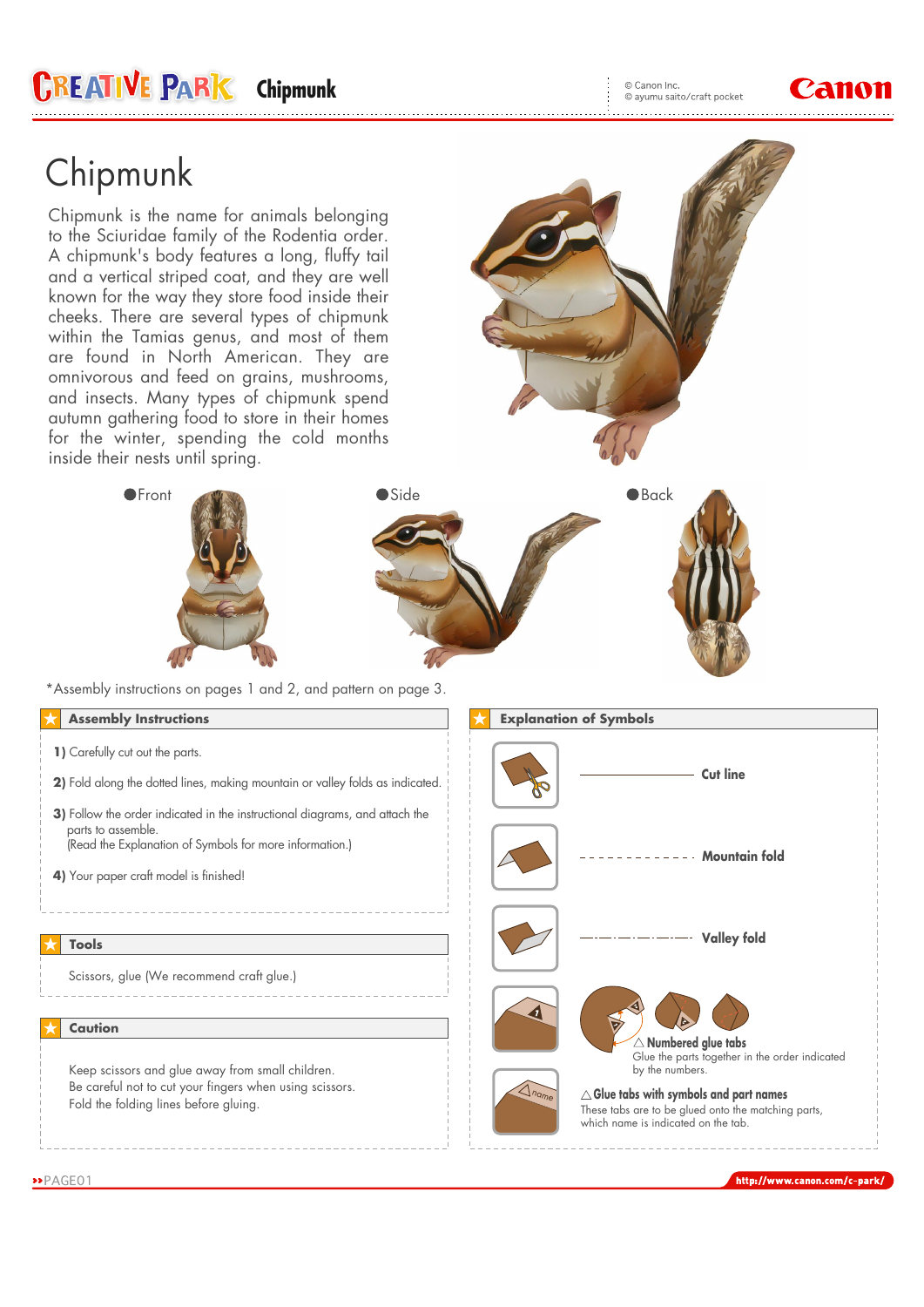# **CREATIVE PARK** Chipmunk **CAND** CONDITION CONDITIONS CONDITIONS CONDITIONS CONDITIONS CONDITIONS CONDITIONS CONDITIONS CONDITIONS CONDITIONS CONDITIONS CONDITIONS CONDITIONS CONDITIONS CONDITIONS CONDITIONS CONDITIONS COND

© Canon Inc.<br>© ayumu saito/craft pocket